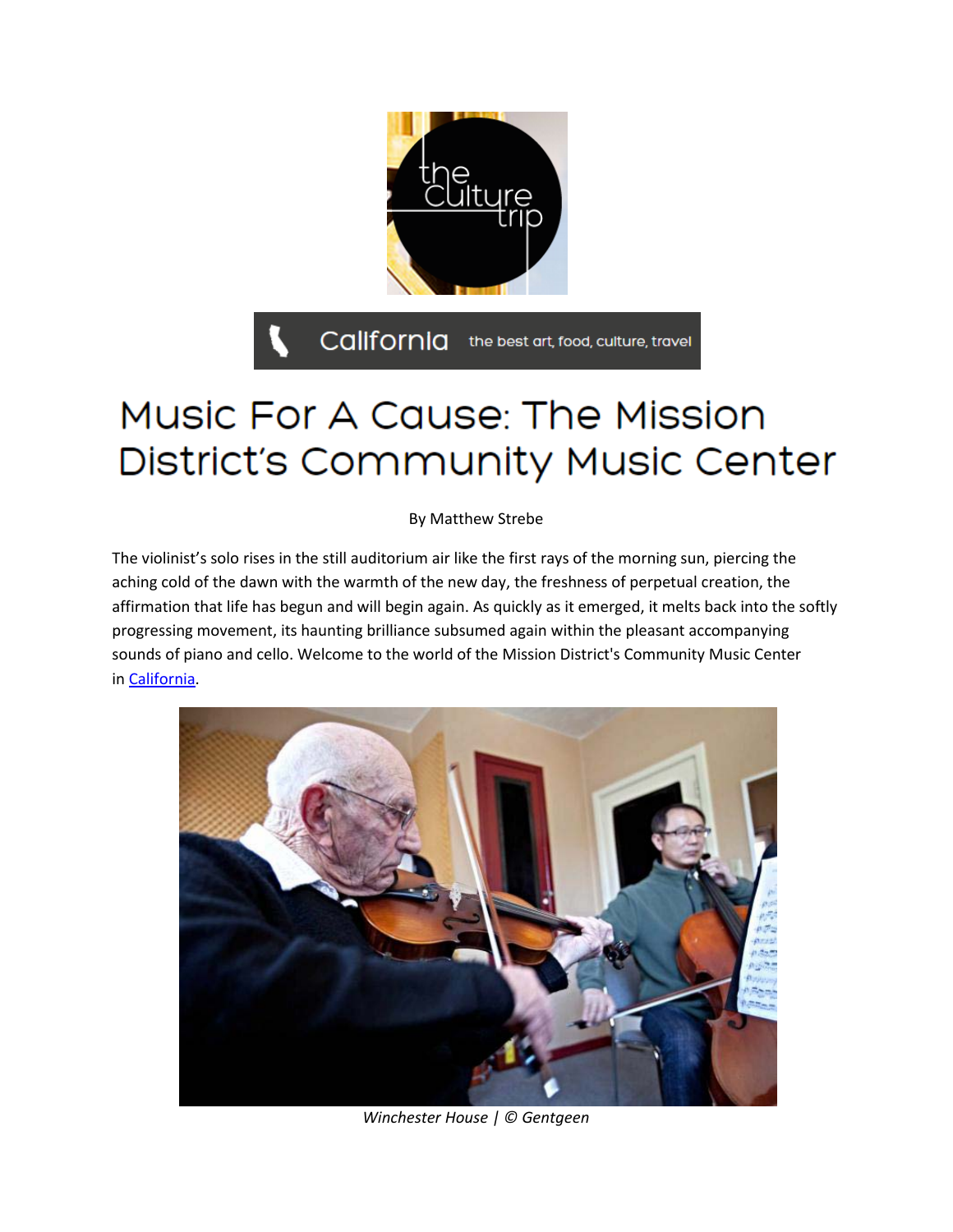["Trio No. 1 in G major,](https://www.youtube.com/watch?v=xE-BKBkbr0I) *poco adagio*," by the 18<sup>th</sup> century German composer Joseph Haydn, was played with great force for musicians so young. Despite knowing each other for less than one week, few dissonant moments barged in on the music of these pubescent savants. Technically refined, their renditions lack only the *[characteristic tones](https://www.youtube.com/watch?v=oBDmAxSFt6A)* of performers who, through long years of familiarity and emotive genius, are able to take an old composition and make it original once more. This quality is bound to emerge as their appreciation for music deepens.

The first performance in the [Community Music Center's](http://sfcmc.org/) Chamber Music Recital, its excellence set the tenor for the rest of the event. Young children and teenagers showed the depth of their skill on pieces as diverse as old German classics like Beethoven's "Quartet No. 3, Series 10 No. 77," or modern delights such as Xavier Quinones's "Fuga a Tres Voces." It's a selection appropriately reflective of the student body at this school, where all races and musical traditions are represented, and the age ranges from two months to 94 years.

It's an eclectic mix that attracts - and retains - many. "We're a new community [to many musicians], but we're also very safe. You're not auditioned, you're not judged. You're just expected to come back the next week" says Chris Borg, the executive director of the Community Music Center. An unusual openness to all people is only one selling point in the Center's inclusive strategy. Almost any interest or musical predilection may be nurtured at the center, and private lessons available on 30 instruments are taught by 130 different instructors. Specialists are on hand to provide instruction in the Western classical tradition, as well as jazz, rock, blues, Middle East, Chinese, and Latin musical styles. Group classes and orchestras are offered for children and adults, as are more esoteric means of instruction such as Body-Mind Centering and the Feldenkrais method. And with financial aid available, it's affordable for anyone willing to learn.

"We make music accessible to anybody," Borg continues. "Anybody who walks through the door can get a musical education. We gave out \$1.1 million in scholarships last year to enable anyone - no matter who they are or what their means are - to learn." For those with little to no means, the Young Musicians Program, Older Adult Choir, Teen Jazz Orchestra, and the Childrens' Chorus are all tuition free, and for the 17 percent of the center's students who are below the federal poverty line, tuition is kept as low as possible. It's an impressive feat for an organization with a yearly operating budget of \$3.85 million. With a clear sense of pride, Borg states: "And we've been doing it for 94 years."

However, it's not just about offering a quality musical education - it's also about enriching the local community and the public as well. "We host 300 performances annually, both our own [such as the chamber music recital] but also community events. We make the space available at a very low price to enable everyone to be able to perform here." It's an effort both to encourage more local participation in the center's efforts, but also to foster a spirit of giving among the students. "We try to show the value of giving back to the community to our kids, so when they're older they will want to return and teach others, or perhaps teach here."